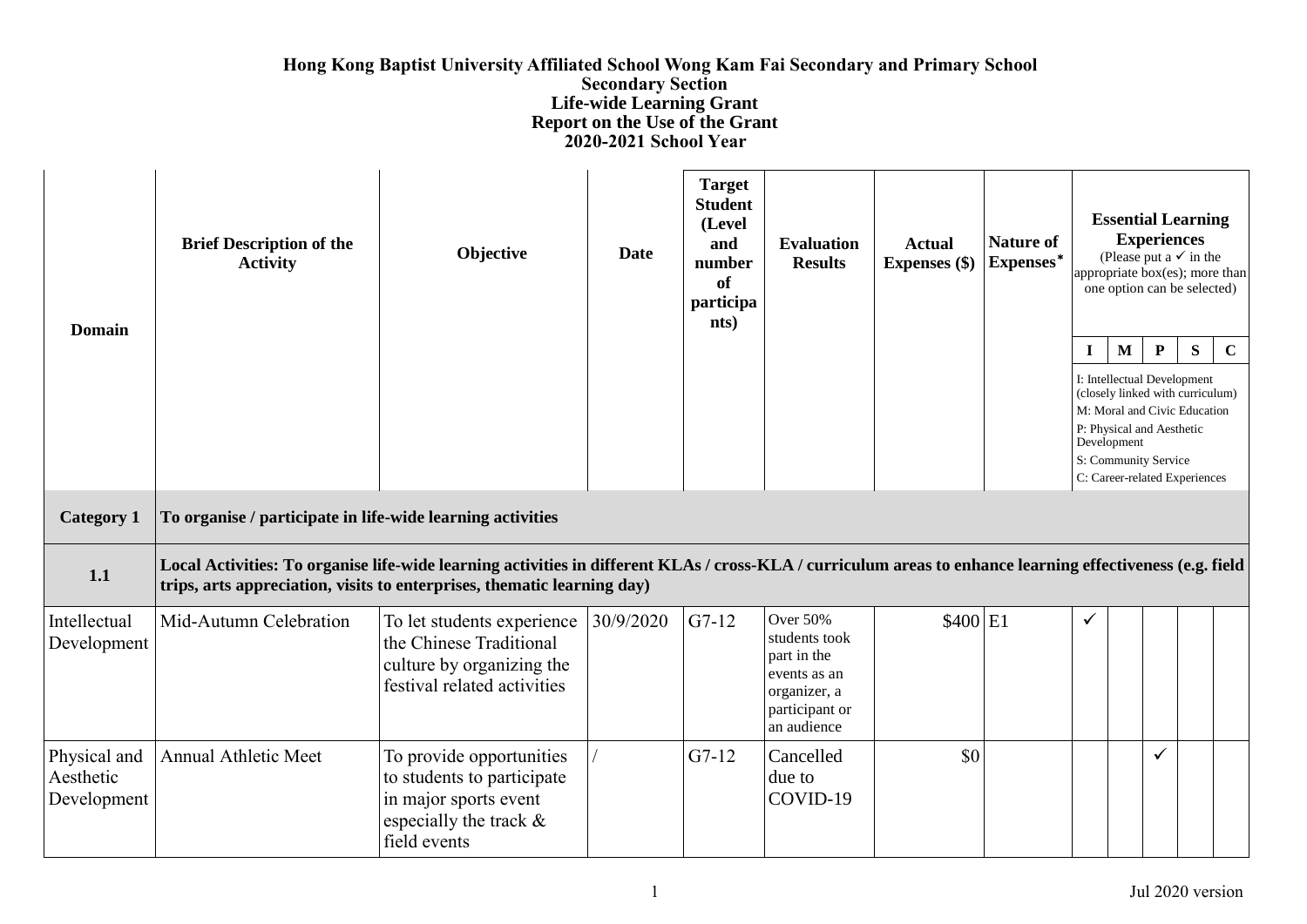| <b>Domain</b>               | <b>Brief Description of the</b><br><b>Activity</b> | Objective                                                                                                                                    | <b>Date</b> | <b>Target</b><br><b>Student</b><br>(Level<br>and<br>number<br><b>of</b><br>participa<br>nts) | <b>Evaluation</b><br><b>Results</b>                             | <b>Actual</b><br>Expenses (\$) | <b>Nature of</b><br>Expenses* |              |                             | <b>Essential Learning</b><br><b>Experiences</b><br>(Please put a $\checkmark$ in the<br>appropriate box(es); more than<br>one option can be selected)                                                |   |             |
|-----------------------------|----------------------------------------------------|----------------------------------------------------------------------------------------------------------------------------------------------|-------------|----------------------------------------------------------------------------------------------|-----------------------------------------------------------------|--------------------------------|-------------------------------|--------------|-----------------------------|------------------------------------------------------------------------------------------------------------------------------------------------------------------------------------------------------|---|-------------|
|                             |                                                    |                                                                                                                                              |             |                                                                                              |                                                                 |                                |                               | $\bf{I}$     | $\mathbf{M}$<br>Development | $\mathbf P$<br>I: Intellectual Development<br>(closely linked with curriculum)<br>M: Moral and Civic Education<br>P: Physical and Aesthetic<br>S: Community Service<br>C: Career-related Experiences | S | $\mathbf C$ |
| Intellectual<br>Development | G7 Life-wide Learning Day                          | To experience STEM activity<br>by participating in the<br>micro:bit Rocket Car<br>Competition                                                | 11/11/2020  | G7                                                                                           | <b>Students</b><br>actively<br>participated<br>in the           | $$24,560$ E1, E6               |                               | $\checkmark$ |                             |                                                                                                                                                                                                      |   |             |
| Intellectual<br>Development | G8 Life-wide Learning Day                          | To explore and experience<br>various cultural activities such<br>as: adventure, sports climbing,<br>local traditional handcraft<br>workshops | 11/11/2020  | G8                                                                                           | learning<br>activities<br>made quality<br>products<br>after the |                                |                               | $\checkmark$ |                             |                                                                                                                                                                                                      |   |             |
| Intellectual<br>Development | G9 Life-wide Learning Day                          | To explore and experience<br>various cultural activities such<br>as: adventure, sports climbing,<br>local traditional handcraft<br>workshops | 11/11/2020  | G <sub>9</sub>                                                                               | workshops                                                       |                                |                               | $\checkmark$ |                             |                                                                                                                                                                                                      |   |             |
| Intellectual<br>Development | G10 Life-wide Learning<br>Day                      | To develop students'<br>leadership skills by<br>participating in various group<br>and team building activities                               | 11/11/2020  | G10                                                                                          |                                                                 |                                |                               | $\checkmark$ |                             |                                                                                                                                                                                                      |   |             |
| Intellectual<br>Development | G11 Life-wide Learning<br>Day                      | To explore and experience<br>various cultural activities such<br>as: handcraft workshops and<br>art jamming workshop                         | 11/11/2020  | G11                                                                                          |                                                                 |                                |                               | $\checkmark$ |                             |                                                                                                                                                                                                      |   |             |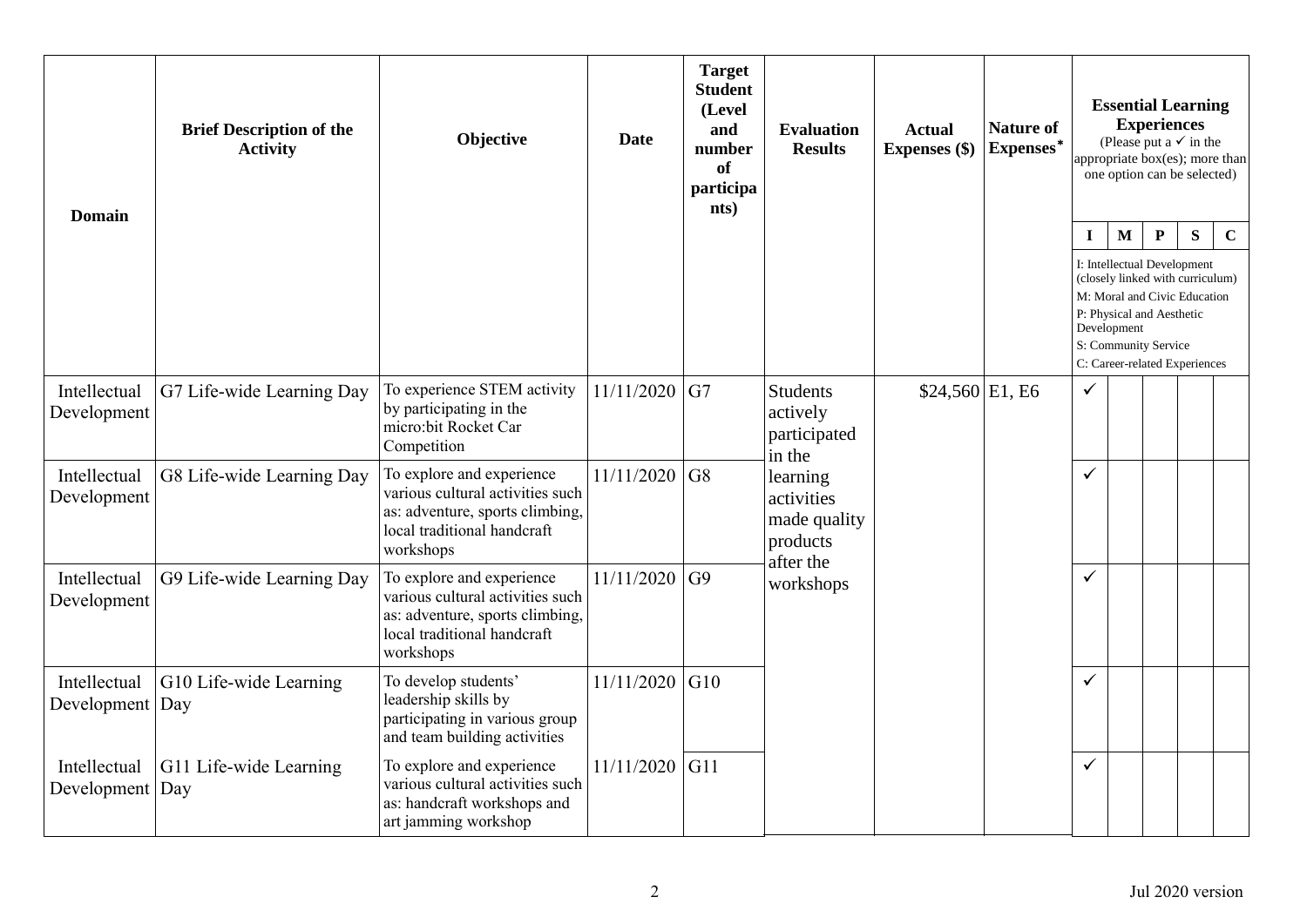| <b>Domain</b>                            | <b>Brief Description of the</b><br><b>Activity</b> | Objective                                                                                                     | <b>Date</b>                           | <b>Target</b><br><b>Student</b><br>(Level<br>and<br>number<br>of<br>participa<br>nts) | <b>Evaluation</b><br><b>Results</b>                                                                                               | <b>Actual</b><br>Expenses (\$) | <b>Nature of</b><br>Expenses* |             |                                                                                                 | <b>Experiences</b> | <b>Essential Learning</b><br>(Please put a $\checkmark$ in the<br>appropriate $box(es)$ ; more than<br>one option can be selected) |             |
|------------------------------------------|----------------------------------------------------|---------------------------------------------------------------------------------------------------------------|---------------------------------------|---------------------------------------------------------------------------------------|-----------------------------------------------------------------------------------------------------------------------------------|--------------------------------|-------------------------------|-------------|-------------------------------------------------------------------------------------------------|--------------------|------------------------------------------------------------------------------------------------------------------------------------|-------------|
|                                          |                                                    |                                                                                                               |                                       |                                                                                       |                                                                                                                                   |                                |                               | $\mathbf I$ | $\mathbf{M}$                                                                                    | $\mathbf P$        | S                                                                                                                                  | $\mathbf C$ |
|                                          |                                                    |                                                                                                               |                                       |                                                                                       |                                                                                                                                   |                                |                               |             | I: Intellectual Development<br>P: Physical and Aesthetic<br>Development<br>S: Community Service |                    | (closely linked with curriculum)<br>M: Moral and Civic Education<br>C: Career-related Experiences                                  |             |
| Intellectual<br>Development              | G12 Life-wide Learning<br>Day                      | To gain life experiences and<br>career exposure from elderly<br>volunteers in the Golden<br>Library programme | 11/11/2020                            | G12                                                                                   |                                                                                                                                   |                                |                               |             |                                                                                                 |                    |                                                                                                                                    |             |
| Physical and<br>Aesthetic<br>Development | Annual Aquatic Meet                                | To provide opportunities<br>to students to participate<br>in major sports event in<br>swimming                |                                       | $G7-12$                                                                               | Cancelled<br>due to<br>COVID-19                                                                                                   |                                | $$0$ E1                       |             |                                                                                                 | $\checkmark$       |                                                                                                                                    |             |
| Intellectual<br>Development              | Chinese Culture Day                                | To experience various<br>Chinese culture activities                                                           | 22/1/2020                             | $G7-11$                                                                               | Over 99% of<br>students took<br>part in the event<br>via Zoom<br>during the face-<br>to-face class<br>suspension<br>period        | $$9,438$ E1                    |                               | ✓           | $\checkmark$                                                                                    |                    |                                                                                                                                    |             |
| Physical and<br>Aesthetic<br>Development | <b>Arts Exhibitions</b>                            | To showcase students<br>artworks inside and<br>outside school campus                                          | $17-$<br>28/5/2021;<br>$1 - 5/7/2021$ | $G7-12$                                                                               | All students<br>attended the<br>opening of the<br>arts festival via<br>zoom on<br>17/5/2020 and<br>all PS students<br>and some PS | $$54,781$ E1, E5               |                               |             |                                                                                                 | $\checkmark$       |                                                                                                                                    |             |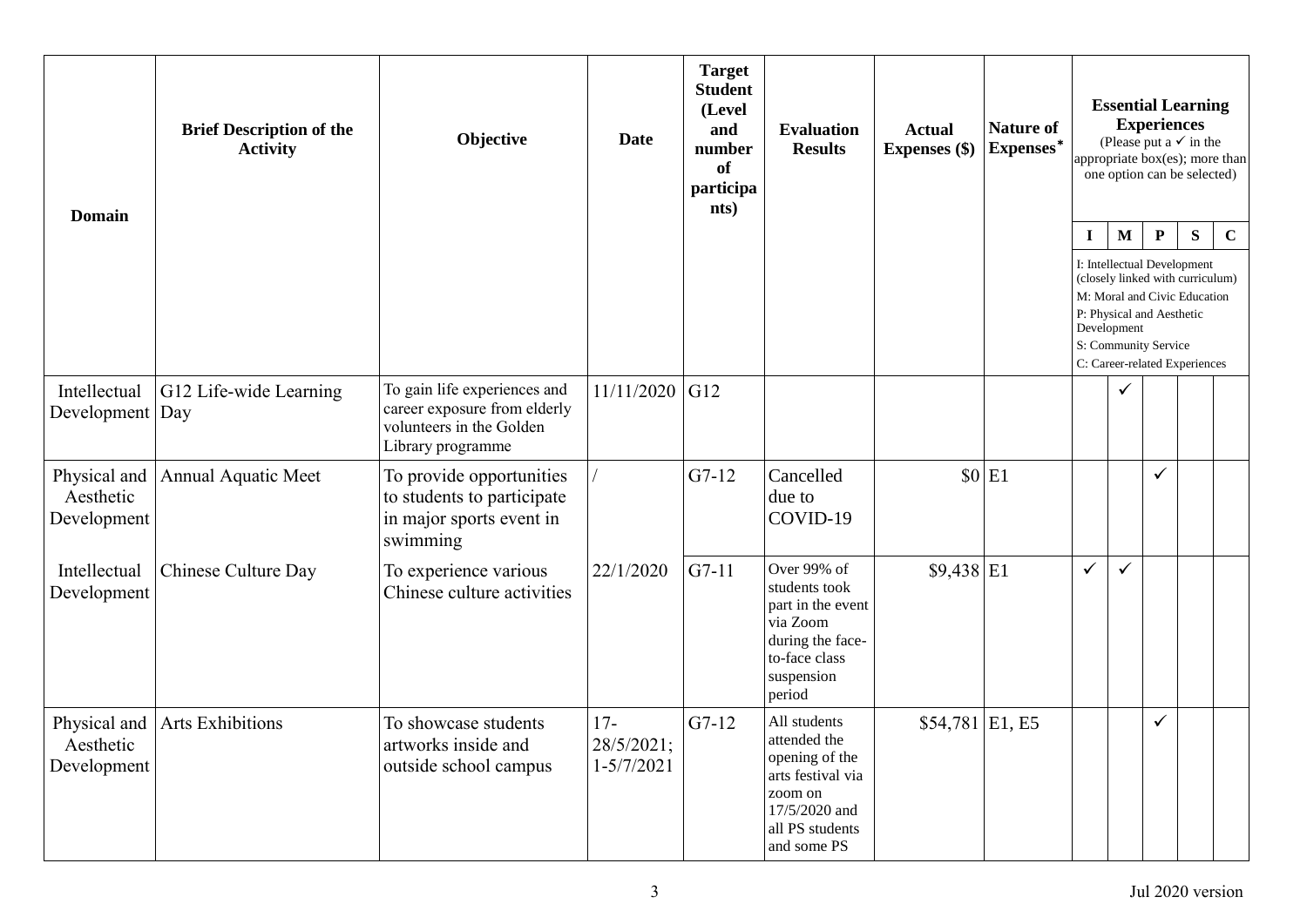| <b>Domain</b>                            | <b>Brief Description of the</b><br><b>Activity</b> | Objective                                                                                                                                                   | <b>Date</b>     | <b>Target</b><br><b>Student</b><br>(Level<br>and<br>number<br>of<br>participa<br>nts) | <b>Evaluation</b><br><b>Results</b>                                                                                                                                                                                                                                                               | <b>Actual</b><br><b>Expenses</b> (\$) | <b>Nature of</b><br>Expenses* |             |             | <b>Experiences</b>                                | <b>Essential Learning</b><br>(Please put a $\checkmark$ in the<br>appropriate box(es); more than<br>one option can be selected) |             |
|------------------------------------------|----------------------------------------------------|-------------------------------------------------------------------------------------------------------------------------------------------------------------|-----------------|---------------------------------------------------------------------------------------|---------------------------------------------------------------------------------------------------------------------------------------------------------------------------------------------------------------------------------------------------------------------------------------------------|---------------------------------------|-------------------------------|-------------|-------------|---------------------------------------------------|---------------------------------------------------------------------------------------------------------------------------------|-------------|
|                                          |                                                    |                                                                                                                                                             |                 |                                                                                       |                                                                                                                                                                                                                                                                                                   |                                       |                               | $\mathbf I$ | $\mathbf M$ | $\mathbf P$<br>I: Intellectual Development        | ${\bf S}$<br>(closely linked with curriculum)                                                                                   | $\mathbf C$ |
|                                          |                                                    |                                                                                                                                                             |                 |                                                                                       |                                                                                                                                                                                                                                                                                                   |                                       |                               |             | Development | P: Physical and Aesthetic<br>S: Community Service | M: Moral and Civic Education<br>C: Career-related Experiences                                                                   |             |
|                                          |                                                    |                                                                                                                                                             |                 |                                                                                       | parents visited<br>the exhibition<br>during the<br>exhibition<br>period with<br>positive<br>feedbacks.<br>The APEX<br>graduation<br>show (arts<br>exhibition) was<br>held in the<br>Visual Art<br>Central HK<br>Exhibition with<br>positive<br>feedback from<br>the students and<br>G12 graduates |                                       |                               |             |             |                                                   |                                                                                                                                 |             |
| Physical and<br>Aesthetic<br>Development | G10 Aesthetic Development<br>Lessons               | To provide various AD<br>related courses for<br>students to experience<br>visual arts and performing<br>arts such as guitar, Street<br>Dance, Film Studies, | Jan-Apr<br>2021 | G10                                                                                   | <b>Students</b><br>participated in 7<br>different<br>courses about<br>visual arts and<br>performing arts.<br>Some quality                                                                                                                                                                         | $$25,328$ E1, E5                      |                               |             |             | $\checkmark$                                      |                                                                                                                                 |             |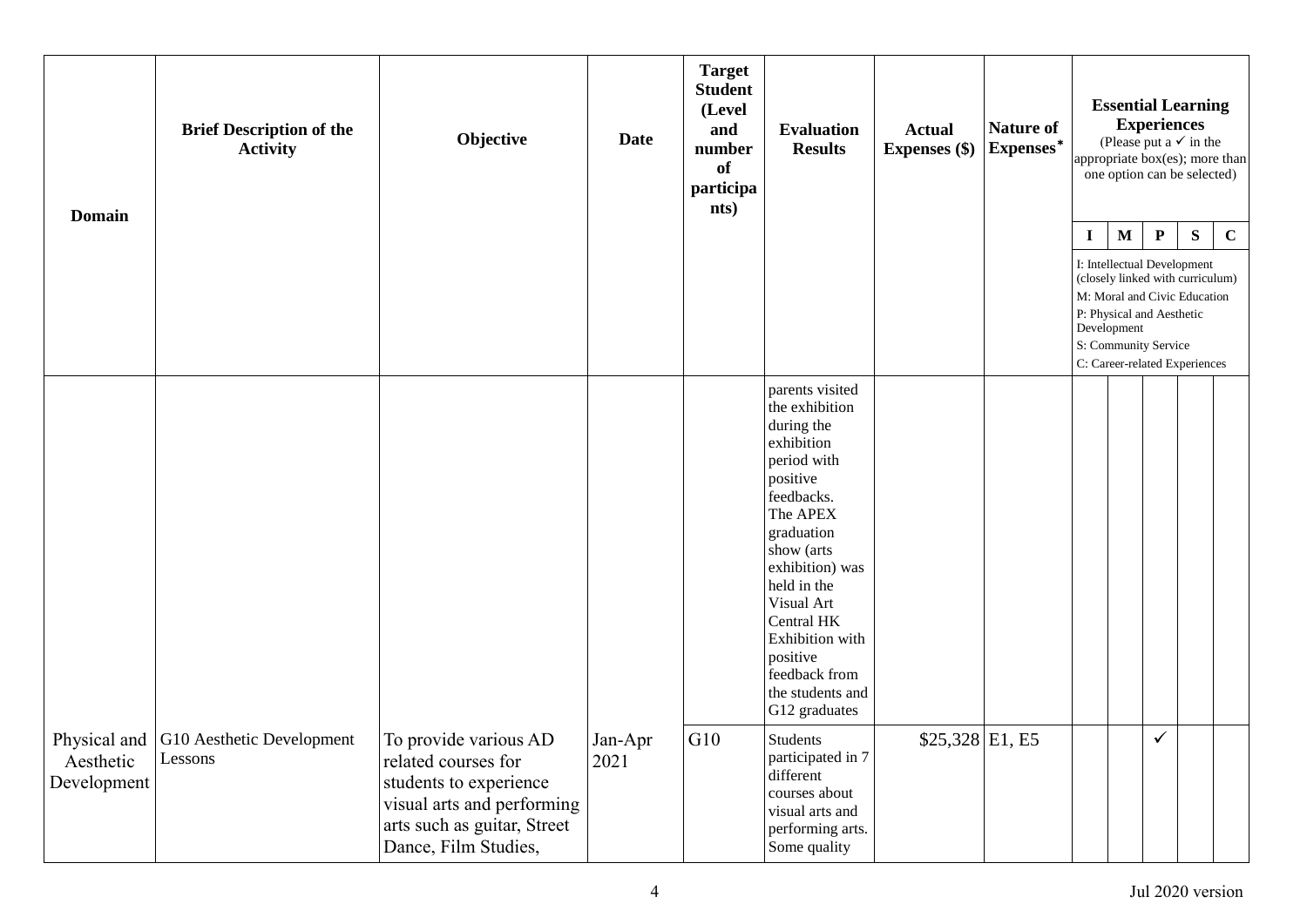| <b>Domain</b>        | <b>Brief Description of the</b><br><b>Activity</b>                                                                                                                                                                                                                                                                                                                                                                                   | Objective                                                                                                                  | <b>Date</b>           | <b>Target</b><br><b>Student</b><br>(Level<br>and<br>number<br>of<br>participa<br>nts) | <b>Evaluation</b><br><b>Results</b>                                                                                                      | <b>Actual</b><br><b>Expenses</b> (\$) | <b>Nature of</b><br>$\mbox{Express}^*$ |                                                                                                                                                                  | <b>Essential Learning</b><br>(Please put a $\checkmark$ in the<br>appropriate $\overline{box(es)}$ ; more than<br>one option can be selected) | <b>Experiences</b> |   |             |
|----------------------|--------------------------------------------------------------------------------------------------------------------------------------------------------------------------------------------------------------------------------------------------------------------------------------------------------------------------------------------------------------------------------------------------------------------------------------|----------------------------------------------------------------------------------------------------------------------------|-----------------------|---------------------------------------------------------------------------------------|------------------------------------------------------------------------------------------------------------------------------------------|---------------------------------------|----------------------------------------|------------------------------------------------------------------------------------------------------------------------------------------------------------------|-----------------------------------------------------------------------------------------------------------------------------------------------|--------------------|---|-------------|
|                      |                                                                                                                                                                                                                                                                                                                                                                                                                                      |                                                                                                                            |                       |                                                                                       |                                                                                                                                          |                                       |                                        | $\bf{I}$                                                                                                                                                         | $\mathbf{M}$                                                                                                                                  | $\mathbf P$        | S | $\mathbf C$ |
|                      |                                                                                                                                                                                                                                                                                                                                                                                                                                      |                                                                                                                            |                       |                                                                                       |                                                                                                                                          |                                       |                                        | I: Intellectual Development<br>M: Moral and Civic Education<br>P: Physical and Aesthetic<br>Development<br>S: Community Service<br>C: Career-related Experiences | (closely linked with curriculum)                                                                                                              |                    |   |             |
|                      |                                                                                                                                                                                                                                                                                                                                                                                                                                      | Photography, Leather<br>Making, Junk Wood<br>Sculpture, etc.                                                               |                       |                                                                                       | outcome can be<br>seen after the<br>completion of<br>the courses.<br>Feedback from<br>both instructors<br>and students<br>were positive. |                                       |                                        |                                                                                                                                                                  |                                                                                                                                               |                    |   |             |
|                      |                                                                                                                                                                                                                                                                                                                                                                                                                                      |                                                                                                                            |                       |                                                                                       | <b>Expenses on Item 1.1</b>                                                                                                              | \$114,507                             |                                        |                                                                                                                                                                  |                                                                                                                                               |                    |   |             |
| 1.2                  | Local Activities: To organise diversified life-wide learning activities to cater for students' interests and abilities for stretching students' potential and<br>nurturing in students positive values and attitudes (e.g. activities on multiple intelligences; physical, aesthetic and cultural activities; leadership<br>training; service learning; clubs and societies; school team training; uniformed groups; military camps) |                                                                                                                            |                       |                                                                                       |                                                                                                                                          |                                       |                                        |                                                                                                                                                                  |                                                                                                                                               |                    |   |             |
| Community<br>Service | Community Service (I.e.<br>G7,8,9 Community Service<br>Seminar & Outing)                                                                                                                                                                                                                                                                                                                                                             | To provide opportunities<br>to students to understand<br>the people in needed in<br>the society and serve the<br>community | Sep 2020-<br>Aug 2021 | $G7-9,11$                                                                             | Most of the<br>students were<br>inspired by the<br>activities as<br>shown in the<br>debriefing and<br>students'<br>reflection            | \$2,542                               | E <sub>6</sub>                         |                                                                                                                                                                  |                                                                                                                                               |                    | ✓ |             |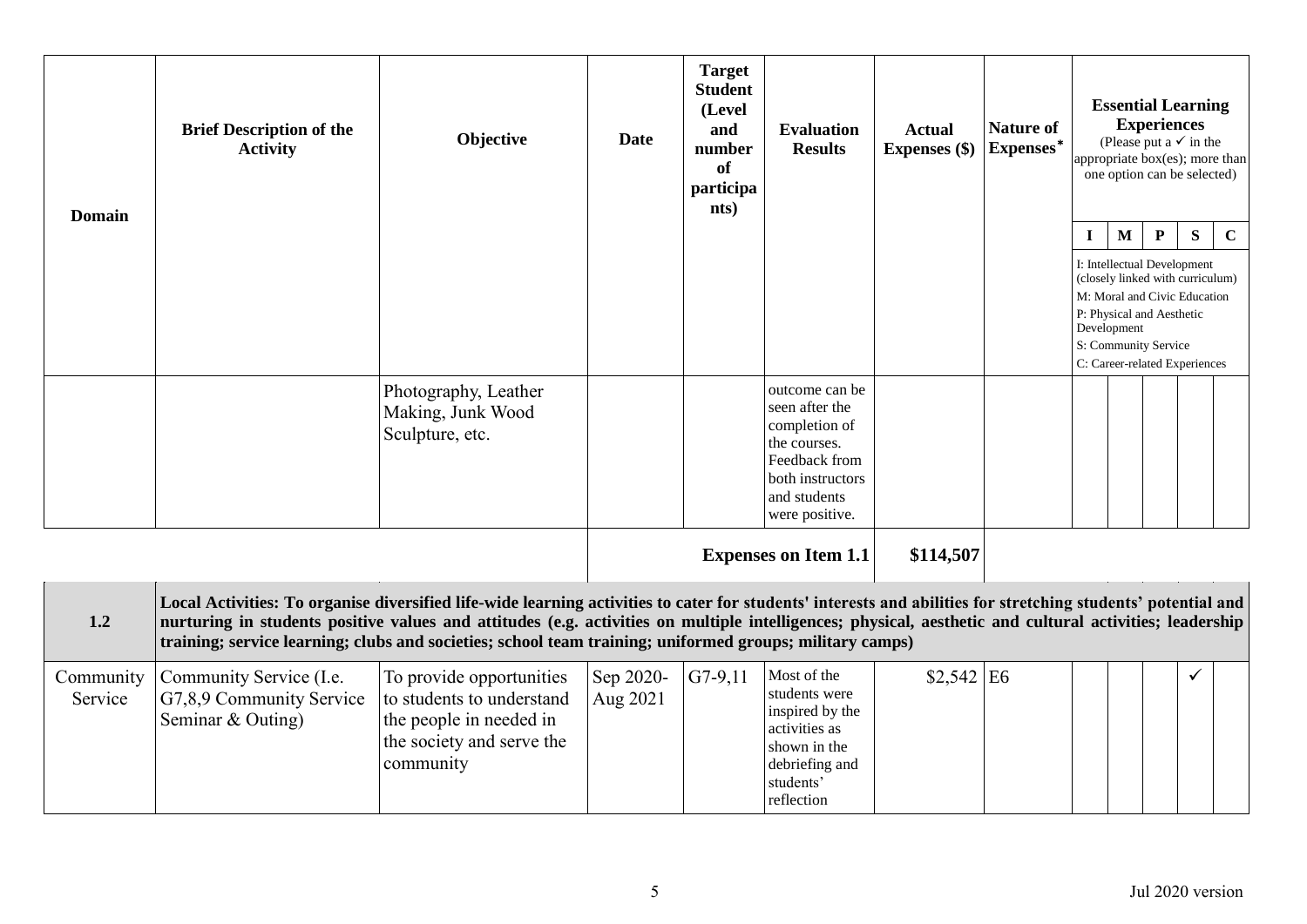| <b>Domain</b>                            | <b>Brief Description of the</b><br><b>Activity</b>                                                                                                       | Objective                                                                           | <b>Date</b>           | <b>Target</b><br><b>Student</b><br>(Level<br>and<br>number<br>of<br>participa<br>nts) | <b>Evaluation</b><br><b>Results</b>                                                                                                                                                                            | <b>Actual</b><br>Expenses (\$) | <b>Nature of</b><br>Expenses* |              |                                                                                                                 | <b>Experiences</b> | <b>Essential Learning</b><br>(Please put a $\checkmark$ in the<br>appropriate box(es); more than<br>one option can be selected) |             |
|------------------------------------------|----------------------------------------------------------------------------------------------------------------------------------------------------------|-------------------------------------------------------------------------------------|-----------------------|---------------------------------------------------------------------------------------|----------------------------------------------------------------------------------------------------------------------------------------------------------------------------------------------------------------|--------------------------------|-------------------------------|--------------|-----------------------------------------------------------------------------------------------------------------|--------------------|---------------------------------------------------------------------------------------------------------------------------------|-------------|
|                                          |                                                                                                                                                          |                                                                                     |                       |                                                                                       |                                                                                                                                                                                                                |                                |                               | $\mathbf I$  | $\mathbf{M}$<br>I: Intellectual Development<br>P: Physical and Aesthetic<br>Development<br>S: Community Service | ${\bf P}$          | S<br>(closely linked with curriculum)<br>M: Moral and Civic Education<br>C: Career-related Experiences                          | $\mathbf C$ |
| Physical and<br>Aesthetic<br>Development | Music, Performing Arts and<br>Visual Arts school teams<br>training (I.e. Chinese Dance,<br>Chinese Drum, Handbell,<br>Jazz Dance, Drama, Musical<br>etc) | To enhance team<br>members' skill level in<br>VA, Music and<br>Performing Arts team | Sep 2020-<br>Aug 2021 | $G7-12$                                                                               | Over 80%<br>attendance rate<br>for the<br>trainings.<br>Quality<br>performances<br>and artworks<br>were seen in<br>various events                                                                              | \$325,465                      | E <sub>5</sub>                |              |                                                                                                                 |                    |                                                                                                                                 |             |
| Physical and<br>Aesthetic<br>Development | Sports Teams Training (I.e.<br>Basketball, Badminton,<br>Softball, Table Tennis,<br>Trampolining etc)                                                    | To enhance team<br>members' skill level in<br>different sports team                 | Sep 2020-<br>Aug 2021 | $G7-12$                                                                               | <b>Over 75%</b><br>attendance rate<br>for the<br>trainings. Skills<br>enhancement<br>were found<br>during<br>competitions.<br>Outstanding<br>achievements<br>were obtained<br>in inter-school<br>competitions. | $$338,233$ E5                  |                               |              |                                                                                                                 | ✓                  |                                                                                                                                 |             |
| Intellectual<br>Development              | School team training in<br>linguistic area (I.e. English<br>Debate)                                                                                      | To enhance team<br>members' skill level in<br><b>English Debate</b>                 | Sep 2020-<br>Aug 2021 | $G7-12$                                                                               | Over 85%<br>attendance rate<br>for the                                                                                                                                                                         | $$9,450$ E5                    |                               | $\checkmark$ |                                                                                                                 |                    |                                                                                                                                 |             |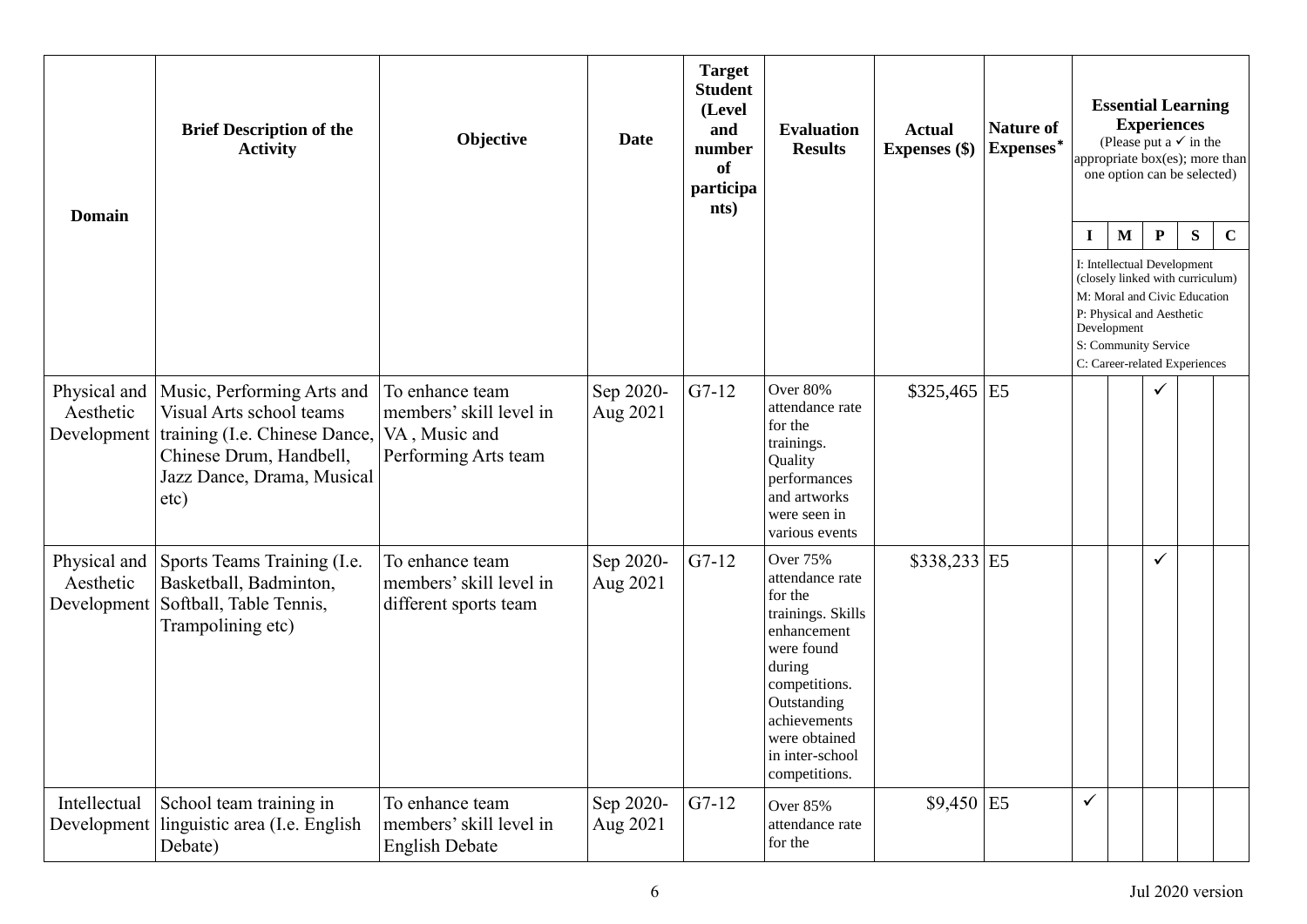| <b>Domain</b>                            | <b>Brief Description of the</b><br><b>Activity</b>                                                      | Objective                                                                         | <b>Date</b>           | <b>Target</b><br><b>Student</b><br>(Level<br>and<br>number<br>of<br>participa<br>nts) | <b>Evaluation</b><br><b>Results</b>                                                                                                  | <b>Actual</b><br>Expenses (\$) | <b>Nature of</b><br>Expenses* | appropriate box(es); more than                                                                                                                                                                                      |              | <b>Experiences</b> | <b>Essential Learning</b><br>(Please put a $\checkmark$ in the<br>one option can be selected) |             |
|------------------------------------------|---------------------------------------------------------------------------------------------------------|-----------------------------------------------------------------------------------|-----------------------|---------------------------------------------------------------------------------------|--------------------------------------------------------------------------------------------------------------------------------------|--------------------------------|-------------------------------|---------------------------------------------------------------------------------------------------------------------------------------------------------------------------------------------------------------------|--------------|--------------------|-----------------------------------------------------------------------------------------------|-------------|
|                                          |                                                                                                         |                                                                                   |                       |                                                                                       |                                                                                                                                      |                                |                               | $\mathbf I$<br>I: Intellectual Development<br>(closely linked with curriculum)<br>M: Moral and Civic Education<br>P: Physical and Aesthetic<br>Development<br>S: Community Service<br>C: Career-related Experiences | $\mathbf{M}$ | ${\bf P}$          | S                                                                                             | $\mathbf C$ |
|                                          |                                                                                                         |                                                                                   |                       |                                                                                       | trainings.<br>Enhancement in<br>debate skills<br>and team<br>cohesion were<br>found during<br>trainings.                             |                                |                               |                                                                                                                                                                                                                     |              |                    |                                                                                               |             |
| Intellectual<br>Development              | School team training in<br>Multimedia (I.e. Campus<br>TV)                                               | To enhance team<br>members' skill level in<br>directing and video<br>editing      | Sep 2020-<br>Aug 2021 | $G7-12$                                                                               | The training<br>sessions were<br>conducted by<br>the teacher-in-<br>charge.                                                          |                                | $$0$ E6                       | $\checkmark$                                                                                                                                                                                                        |              |                    |                                                                                               |             |
| Intellectual<br>Development              | School team training in<br><b>Information Technology</b><br>(I.e. Robotics & Smart)<br>Technology Club) | To enhance team<br>members' skill level in<br>robotics, coding and<br>programming | Sep 2020-<br>Aug 2021 | $G7-12$                                                                               | Members<br>participated in<br>various<br>activities about<br>coding and<br>programming<br>organized by<br>the teachers-in-<br>charge | \$0                            |                               | $\checkmark$                                                                                                                                                                                                        |              |                    |                                                                                               |             |
| Physical and<br>Aesthetic<br>Development | <b>Winter Concert</b>                                                                                   | To provide opportunity to<br>students to showcase their<br>talents in music       |                       | $G7-12$                                                                               | Cancelled<br>due to<br>COVID-19                                                                                                      |                                | $$0 \vert E1, E5$             |                                                                                                                                                                                                                     |              | ✓                  |                                                                                               |             |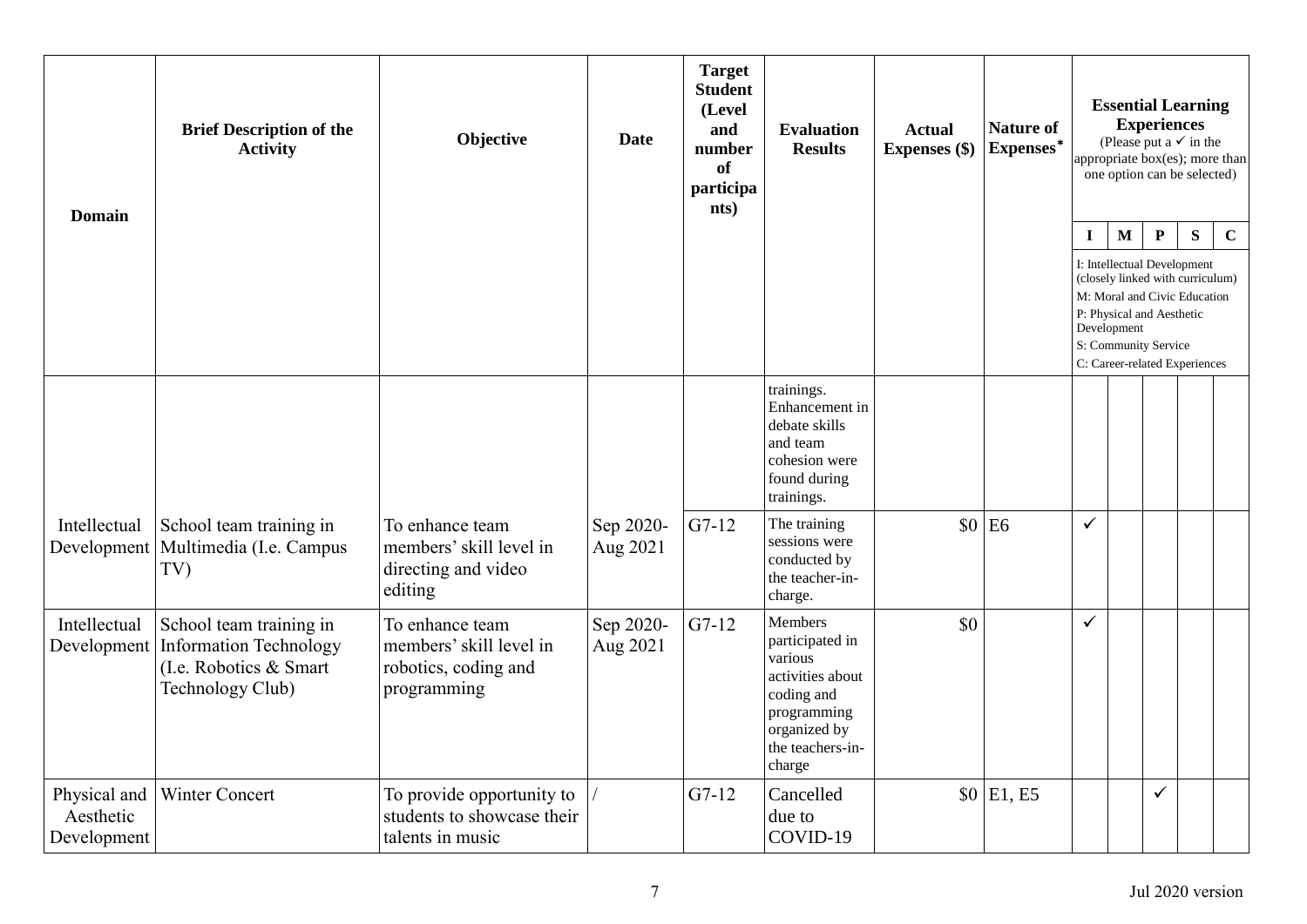| <b>Domain</b>                                                                                                  | <b>Brief Description of the</b><br><b>Activity</b>                                                                                        | Objective                                                                                                                                                          | <b>Date</b>     | <b>Target</b><br><b>Student</b><br>(Level<br>and<br>number<br>of<br>participa<br>nts) | <b>Evaluation</b><br><b>Results</b> | <b>Actual</b><br><b>Expenses</b> (\$) | <b>Nature of</b><br>$\mbox{Express}^*$ |             |                            | <b>Essential Learning</b><br><b>Experiences</b><br>(Please put a $\checkmark$ in the<br>appropriate box(es); more than<br>one option can be selected)                                              |   |             |
|----------------------------------------------------------------------------------------------------------------|-------------------------------------------------------------------------------------------------------------------------------------------|--------------------------------------------------------------------------------------------------------------------------------------------------------------------|-----------------|---------------------------------------------------------------------------------------|-------------------------------------|---------------------------------------|----------------------------------------|-------------|----------------------------|----------------------------------------------------------------------------------------------------------------------------------------------------------------------------------------------------|---|-------------|
|                                                                                                                |                                                                                                                                           |                                                                                                                                                                    |                 |                                                                                       |                                     |                                       |                                        | $\mathbf I$ | $\mathbf M$<br>Development | ${\bf P}$<br>I: Intellectual Development<br>(closely linked with curriculum)<br>M: Moral and Civic Education<br>P: Physical and Aesthetic<br>S: Community Service<br>C: Career-related Experiences | S | $\mathbf C$ |
| Physical and<br>Aesthetic<br>Development                                                                       | Variety Show                                                                                                                              | To provide opportunity to<br>students to showcase their<br>talents in music, singing,<br>dancing and acting                                                        | May 2021        | $G7-12$                                                                               | Musical<br>program was<br>filmed.   | \$0                                   |                                        |             |                            | ✓                                                                                                                                                                                                  |   |             |
|                                                                                                                |                                                                                                                                           |                                                                                                                                                                    |                 |                                                                                       | <b>Expenses on Item 1.2</b>         | 675,690                               |                                        |             |                            |                                                                                                                                                                                                    |   |             |
| 1.3                                                                                                            | Non-Local Activities: To organise or participate in non-local exchange activities or non-local competitions to broaden students' horizons |                                                                                                                                                                    |                 |                                                                                       |                                     |                                       |                                        |             |                            |                                                                                                                                                                                                    |   |             |
| Intellectual<br>Development<br>, Physical<br>and Aesthetic<br>Development<br>, Moral and<br>Civic<br>Education | A-School Excursion Week                                                                                                                   | To extend learning activities<br>beyond classrooms<br>To experience different<br>cultures all around the<br>world by actually visiting<br>the cities and countries | Jun-Jul<br>2021 | $G7-11$                                                                               | Cancelled<br>due to<br>COVID-19     | \$0                                   |                                        | ✓           | $\checkmark$               | ✓                                                                                                                                                                                                  | ✓ |             |
| Physical and<br>Aesthetic<br>Development                                                                       | Chinese Drum Team<br>Training Camp                                                                                                        | To enhance team<br>members' skill level in<br>Chinese drum by having                                                                                               | Aug 2021        | $G7-11$                                                                               | Cancelled<br>due to<br>COVID-19     | \$0                                   |                                        |             |                            | ✓                                                                                                                                                                                                  |   |             |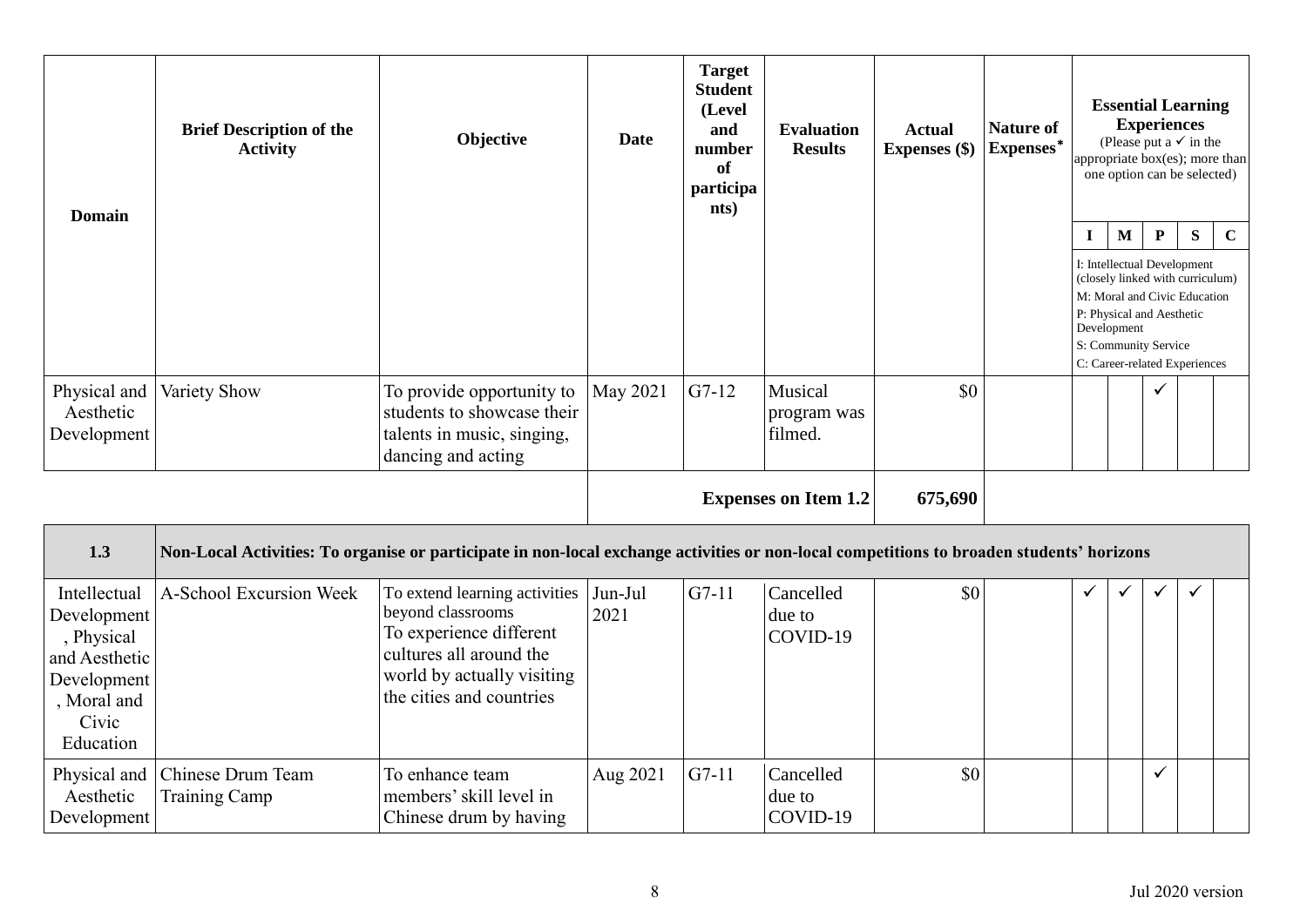| <b>Domain</b> | <b>Brief Description of the</b><br><b>Activity</b> | Objective                        | <b>Date</b> | <b>Target</b><br><b>Student</b><br>(Level<br>and<br>number<br>of<br>participa<br>nts) | <b>Evaluation</b><br><b>Results</b> | <b>Actual</b><br><b>Expenses</b> (\$) | <b>Nature of</b><br>Expenses* | appropriate box(es); more than<br>one option can be selected)                                                                                                                                        | <b>Experiences</b> |             | <b>Essential Learning</b><br>(Please put a $\checkmark$ in the |             |
|---------------|----------------------------------------------------|----------------------------------|-------------|---------------------------------------------------------------------------------------|-------------------------------------|---------------------------------------|-------------------------------|------------------------------------------------------------------------------------------------------------------------------------------------------------------------------------------------------|--------------------|-------------|----------------------------------------------------------------|-------------|
|               |                                                    |                                  |             |                                                                                       |                                     |                                       |                               | $\mathbf{I}$                                                                                                                                                                                         | $\mathbf M$        | $\mathbf P$ | ${\bf S}$                                                      | $\mathbf C$ |
|               |                                                    |                                  |             |                                                                                       |                                     |                                       |                               | I: Intellectual Development<br>(closely linked with curriculum)<br>M: Moral and Civic Education<br>P: Physical and Aesthetic<br>Development<br>S: Community Service<br>C: Career-related Experiences |                    |             |                                                                |             |
|               |                                                    | intensive training in<br>Shan'xi |             |                                                                                       |                                     |                                       |                               |                                                                                                                                                                                                      |                    |             |                                                                |             |
|               |                                                    |                                  |             |                                                                                       | <b>Expenses on Item 1.3</b>         | \$0                                   |                               |                                                                                                                                                                                                      |                    |             |                                                                |             |
| 1.4           | <b>Others</b>                                      |                                  |             |                                                                                       |                                     |                                       |                               |                                                                                                                                                                                                      |                    |             |                                                                |             |
| <b>NA</b>     | <b>NA</b>                                          | NA                               | NA          | NA                                                                                    | NA                                  | <b>NA</b>                             | NA                            |                                                                                                                                                                                                      |                    |             |                                                                |             |
|               |                                                    |                                  |             |                                                                                       | <b>Expenses on Item 1.4</b>         |                                       |                               |                                                                                                                                                                                                      |                    |             |                                                                |             |
|               |                                                    |                                  |             |                                                                                       | <b>Expenses for Category 1</b>      | \$790,197                             |                               |                                                                                                                                                                                                      |                    |             |                                                                |             |